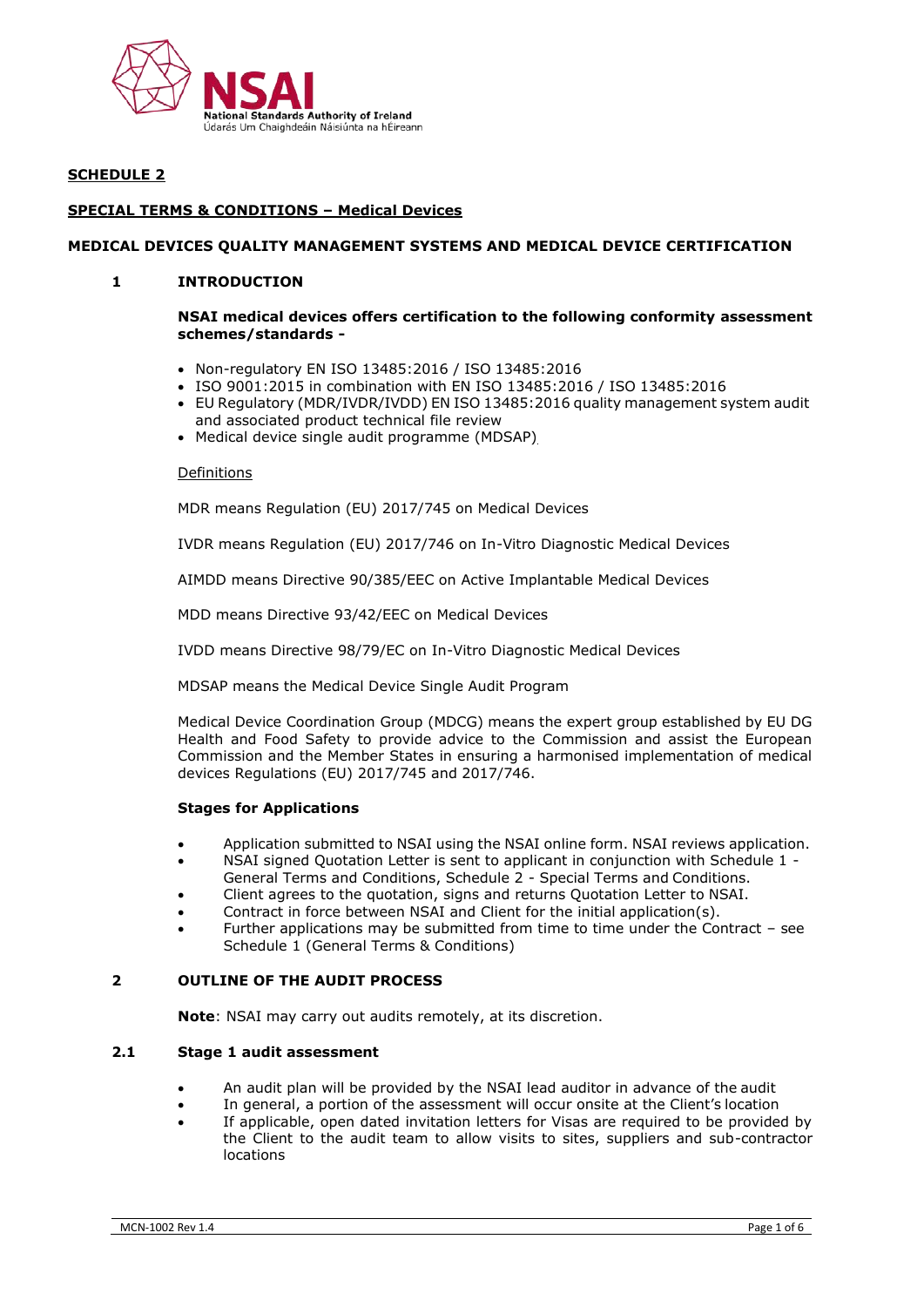

- NSAI will review at least the following documentation; this list is not exhaustive and is subject to change
	- The scope of the quality management system
	- ➢ The quality management system documentation
	- $\triangleright$  Internal audit and management review
	- ➢ Legal and regulatory requirements
	- ➢ Customer specific requirements
- NSAI will provide an audit report at the close out meeting; this may or may not contain non-conformances with the applicable Scheme/Standard.
- NSAI will then determine whether to proceed to stage 2 audit assessment

## **2.2 Stage 2 audit assessment**

- NSAI will provide an audit plan and identify audit team members in advance of the audit
- An opening meeting between the Client and NSAI audit team will be held on audit day 1
- A facility tour may be requested
- NSAI will conduct a comprehensive assessment of the quality management system. This may be performed on-site, remotely or via a hybrid audit.
- Throughout the assessment the NSAI audit team will have regular meetings with the Client to review progress and allocate resources
- In the event it becomes apparent during the audit that the Client is not ready for registration the lead auditor will organise a meeting with the Client's senior management team to advise them of the situation
- The NSAI audit team will analyse the data gathered from stage 1 and stage 2 audit assessments and will determine the audit conclusion
- A technical review of the audit documentation is performed
- Upon NSAI satisfaction with the technical review, the audit documentation will be presented to the NSAI certification review committee
- Subject to NSAI's positive determination, Certification will be granted

### **3 ANNUAL REGISTRATION**

Certification registration must be renewed annually.

## **4 SURVEILLANCE AUDITS**

Following the initial certification audit the first surveillance audit typically occurs within 6 months of grant of Certificate.

All subsequent audits will be conducted on an annual basis for ISO 13485 and MDSAP and at least every 12 months for MDR and IVDR.

### **5 AUDIT NON-CONFORMANCES**

Non-conformances are graded as follows:

- ISO 13485: 2016 & EU Regulatory EN ISO 13485:2016
- Category 1 major non-conformance
- Category 2 minor non-conformance
- Category 3 observation or comment
- MDSAP Non-conformances are graded from 1 to 5
- Grade 5 represents a significantly high risk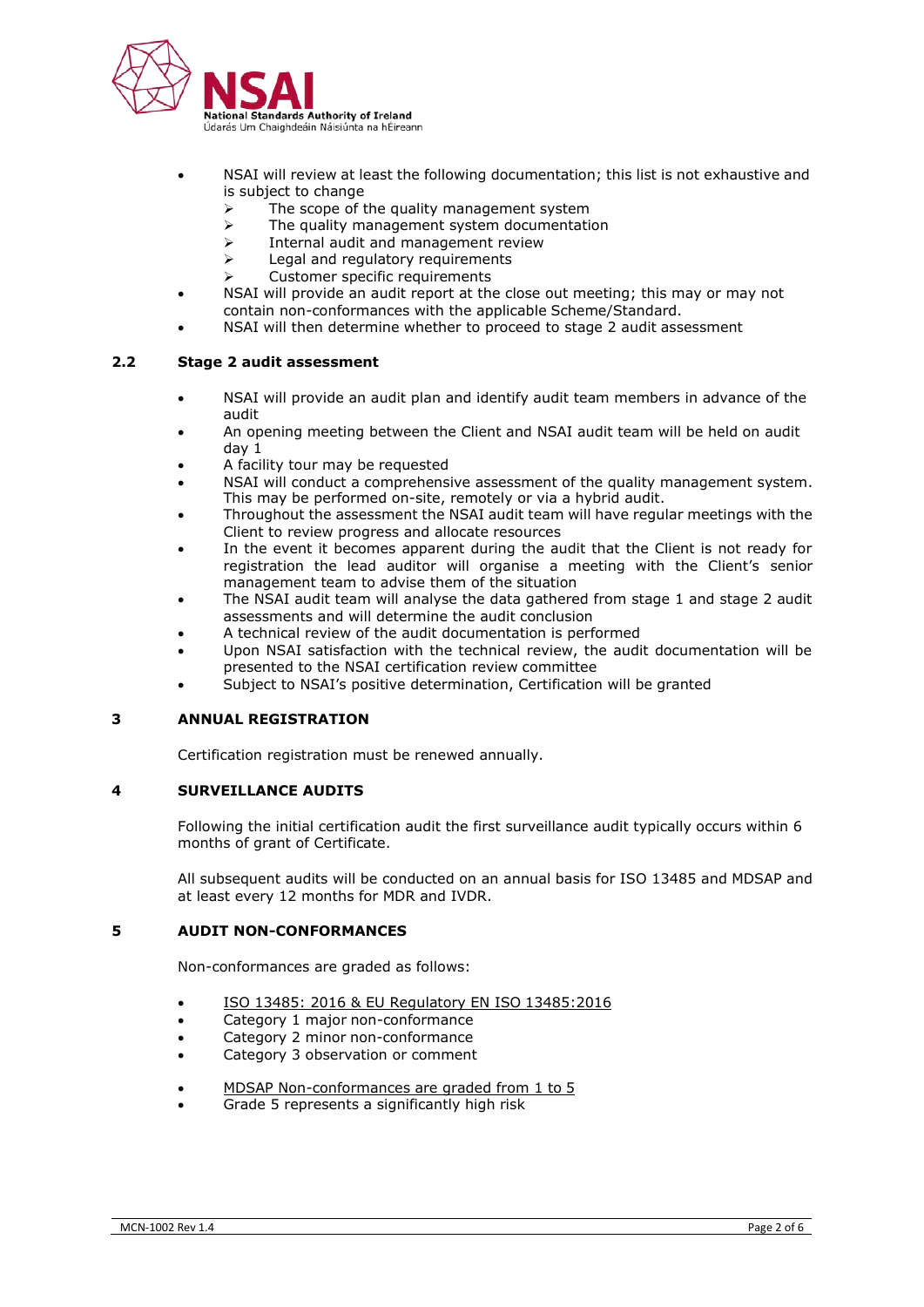

### **6 POST-AUDIT FOLLOW UP**

The lead auditor will communicate with the Client and with the NSAI certification review committee to verify that corrective actions are acceptable.

## **7 3-YEAR REASSESSMENT AUDIT**

Except in the case of MDR and IVDR a reassessment audit is conducted at 3-year intervals.

This will include the review of previous surveillance audit reports. If there is a positive audit conclusion and if audit documentation is deemed satisfactory by the NSAI certification review committee, continued Certification will be granted.

## **8 UNANNOUNCED AUDITS**

Unannounced audits will be conducted within the Certification cycle. An unannounced audit cannot be refused and can be extended to critical suppliers and sub-contractors.

#### **9 FOR CAUSE OR SPECIAL AUDITS**

For cause or special audits can occur within the Certification cycle and can sometimes occur at short notice. For cause or special audits cannot be refused and can be extended to critical suppliers and sub-contractors.

#### **10 TRANSFER OF EXISTING REGISTRATION**

Existing registration transfers are carried out as a transfer activity. Supporting documentation required to complete this activity include:

- Copy of existing Certificates
- Management system documentation (e.g. quality manual, top level procedures)
- Copies of the last audit reports (up to and including last re-assessment) from previous registration Registrar/Notified Body including any corrective action plans or responses as necessary
- Contact with outgoing certification body / notified body / auditing organisation will not be made without customer knowledge and agreed timing.

Following successful transfer and certificate issuance, NSAI will resume Certification activities in line with the current Certification cycle.

## **11 ADDITIONAL MDSAP SPECIFIC REQUIREMENTS**

The client may only object to the make-up of a [MDSAP] audit team by lodging a formal appeal to NSAI.

Non-conformances under [MDSAP] are graded from 1-5; Grade 5 represents a significantly high risk.

All audit conclusions are reported to the [MDSAP] regulatory authorities.

The recertification cycle for [MDSAP] is 3-yearly.

## **12 ADDITIONAL MDR/IVDR REQUIREMENTS**

The recertification cycle for [MDR/IVDR] certificates is 5 years.

Surveillance audits are carried out at least every 12 months.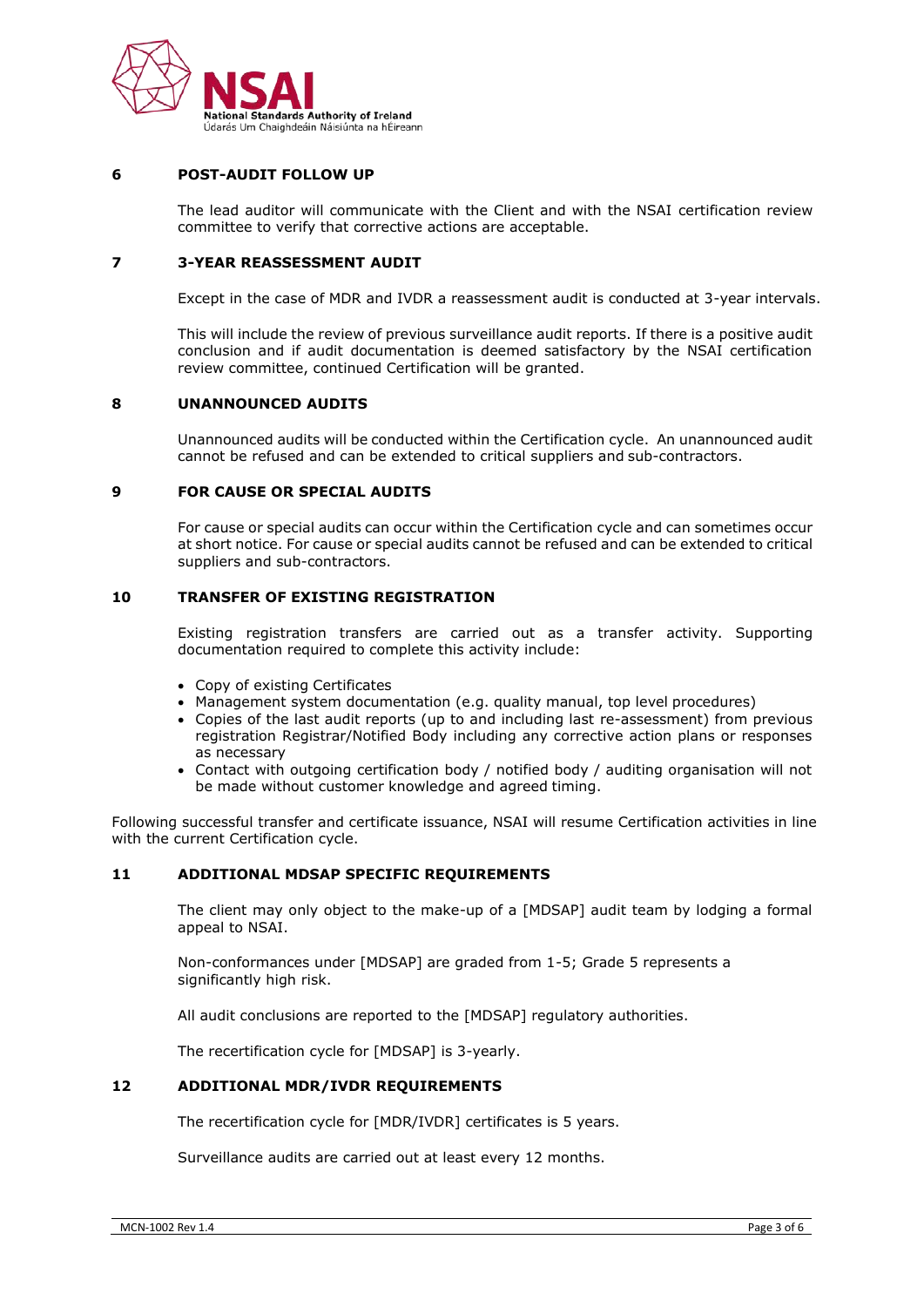

#### **13 EXPLANATION OF CE MARKING PHASES FOR PRODUCT CERTIFICATION**

NSAI will only provide Certification Services for medical device products where NSAI is or will be the certification body for the quality management system.



### **13.1 Product File Submission Completeness Check**

- A separate application must be submitted for each product or product family and for each conformity assessment procedure set down in the Annexes to the MDR or IVDR. The completed technical documentation product review form and supporting documentation (Data Folder Set) is required to be submitted to NSAI 5 weeks prior to scheduled review date.
- Where there are no deficiencies observed, the client will receive a Submission Inspection Deficiency Form documenting the review outcome. A dedicated file manager is assigned, and the review of the technical documentation will commence on the scheduled date. No further action from the client is required.
- If there are deficiencies noted, the client will receive Submission Inspection Deficiency Form with a list of deficiencies that require resolution. The client has 7 calendar days, from receipt of the Submission Inspection Deficiency Form, to rectify the deficiencies and resubmit the complete product review form and supporting documentation (Data Folder Set) via the NSAI upload portal. This new data will be checked by NSAI. If the deficiencies are resolved, a dedicated file manager is assigned, and the review of the technical documentation will commence on the scheduled date. No further action from the client is required.
- If the deficiencies are not resolved following the additional inspection, the client will receive a deficiency communication and the Submission Inspection Deficiency Form outlining the deficiencies that remain. At this point, NSAI will not proceed with the scheduled review. The client will have the option to schedule a new technical documentation product review slot via the process outlined previously. This will be treated as a new submission and will be subject to the full product file submission completeness check.

## **13.2 Technical File Review**

MCN-1002 Rev 1.4 Page 4 of 6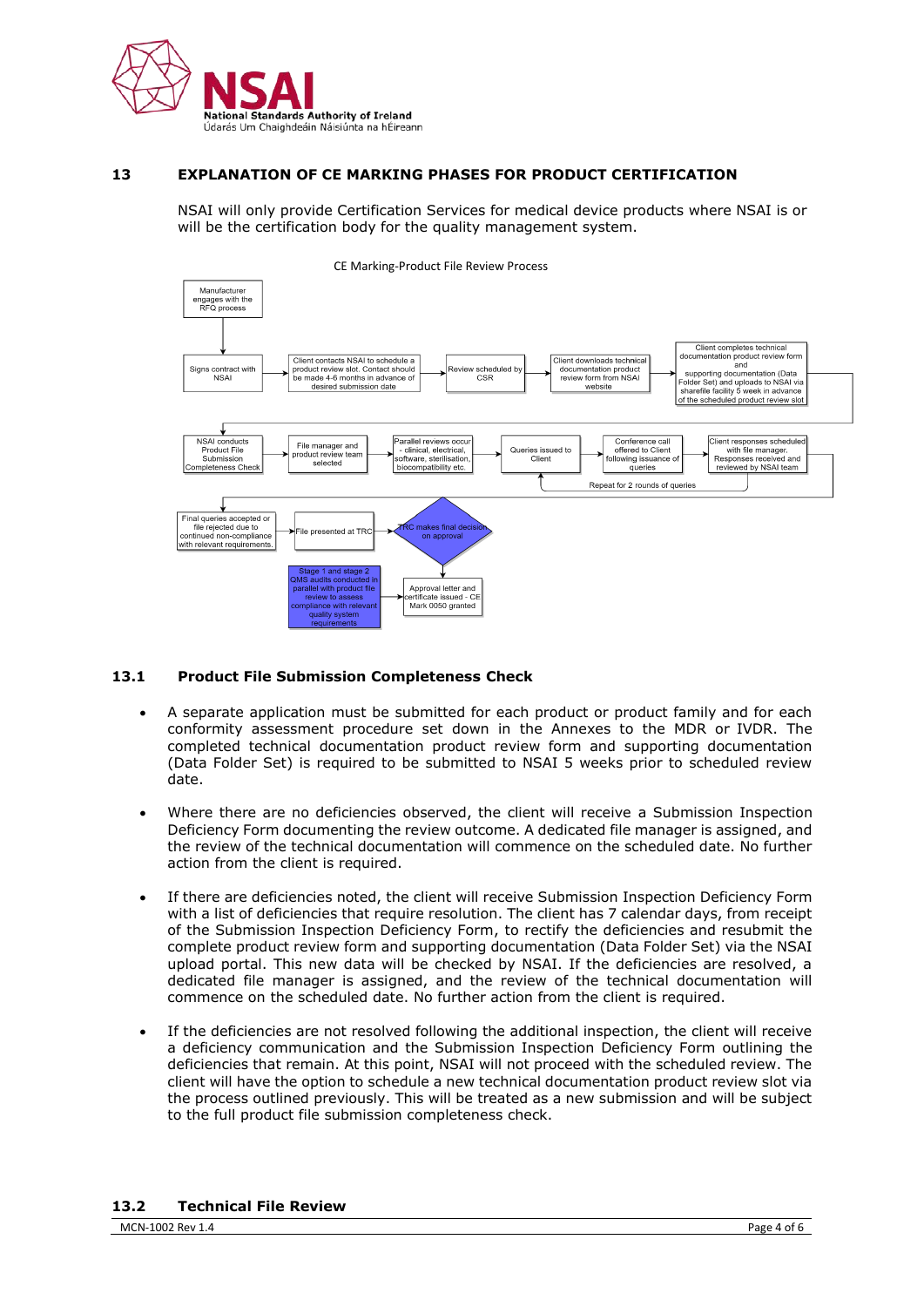

The NSAI file manager will assign a product review team to the product; the team members will be selected based on competency and classification requirements.

- NSAI will conduct a complete technical review of the product application against the requirements of the applicable EU Directive/Regulation.
- The review time taken will depend on associated risk and classification for the product.
- Upon initial review, the Client will be contacted regarding queries and a conference call offered to discuss.
- The NSAI file manager will agreed with the Client on an expected response date.
- The Client will submit responses via the NSAI up-load facility.

Two additional rounds of queries may occur, if after two rounds NSAI deems the Client responses inadequate, the application will be refused. Should the Client wish to proceed a new application must be submitted.

In the event of a refused or withdrawn application, NSAI will inform the Irish designating/competent authority; the Health Products Regulatory Authority (HPRA).

When the NSAI product review team is satisfied with the closure of the technical queries the file will be presented to the NSAI technical review committee for final approval on grant of certification. For

certain products (e.g. novel or high-risk devices) NSAI may require external experts to review the technical file.

Where appropriate, based on the data submitted and outcome of the review, post-approval conditions or restrictions may be applied to the Certificate.

### **14 POST APPROVAL SURVEILLANCE**

All vigilance reports, periodic safety update reports, trend reports, field safety notices and field safety corrective actions are to be supplied to NSAI and Irish competent authority at the same time.

Where applicable, the Client must schedule and submit annually all additional reports such as the Summary of Safety and Clinical Performance Report (SSCPR), the Periodic Safety Update Report (PSUR) and the Post Market Clinical Follow Up Report (PMCFUR).

### **15 TRANSFERS FROM OTHER NOTIFIED BODIES**

All certifications transferred from another EU notified body are treated as new applications and are subject to full conformity assessment.

### **16 ANNUAL PRODUCT LICENCE**

Annual product license permits the Client to use NSAI's notified body number, 0050, in conjunction with CE marking of their devices.

## **17 SIGNIFICANT CHANGES**

In accordance with EU directives/regulations, NSAI is required to assess significant changes to the product range or quality system that applies to the product. Prior to implementation the Client is obliged to submit planned significant changes to NSAI for approval.

#### **18 5-YEAR RENEWAL**

The 5-year renewal is conducted to review that certified products placed on the market during the previous 5 years remain in compliance with the applicable EU directives/regulations and forms part of the determination of the acceptability of renewal of the CE certificate for a further 5-year cycle.

MCN-1002 Rev 1.4 Page 5 of 6 The review has the objective of ensuring that the Client is compliant with 'state of the art' (e.g. current standards & requirements), and to assess the performance of the device(s)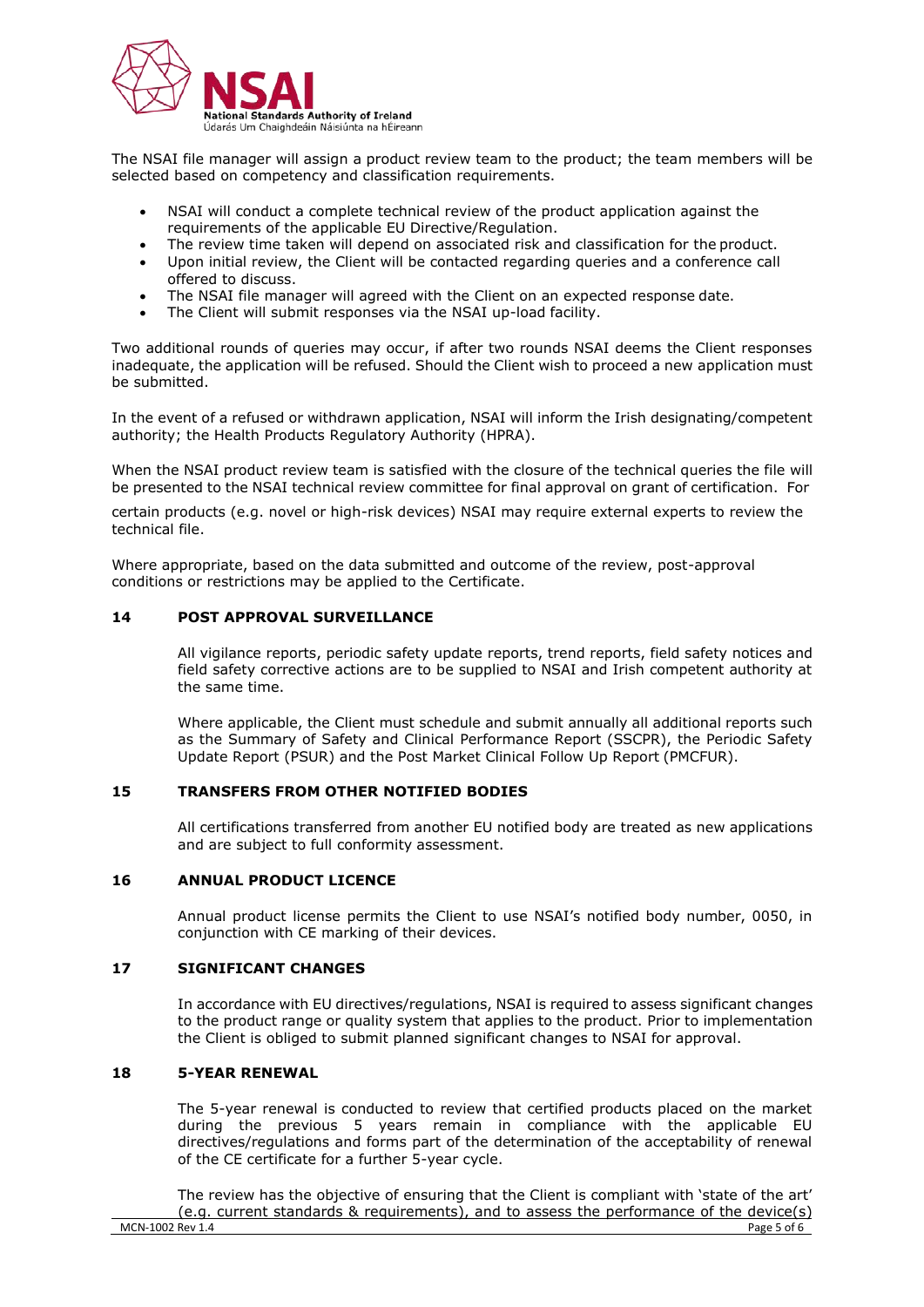

The review does not include assessment of proposed changes which have not yet come into effect; such proposed changes should be scheduled for assessment separately as significant changes.

Application for 5-year renewal should be submitted to NSAI at least one year in advance of Certificate expiration date.

# **19 VIGILANCE INVESTIGATION**

In the event NSAI is made aware of vigilance issues arising from products placed on the market under an NSAI issued Certificate, NSAI will conduct a vigilance investigation.